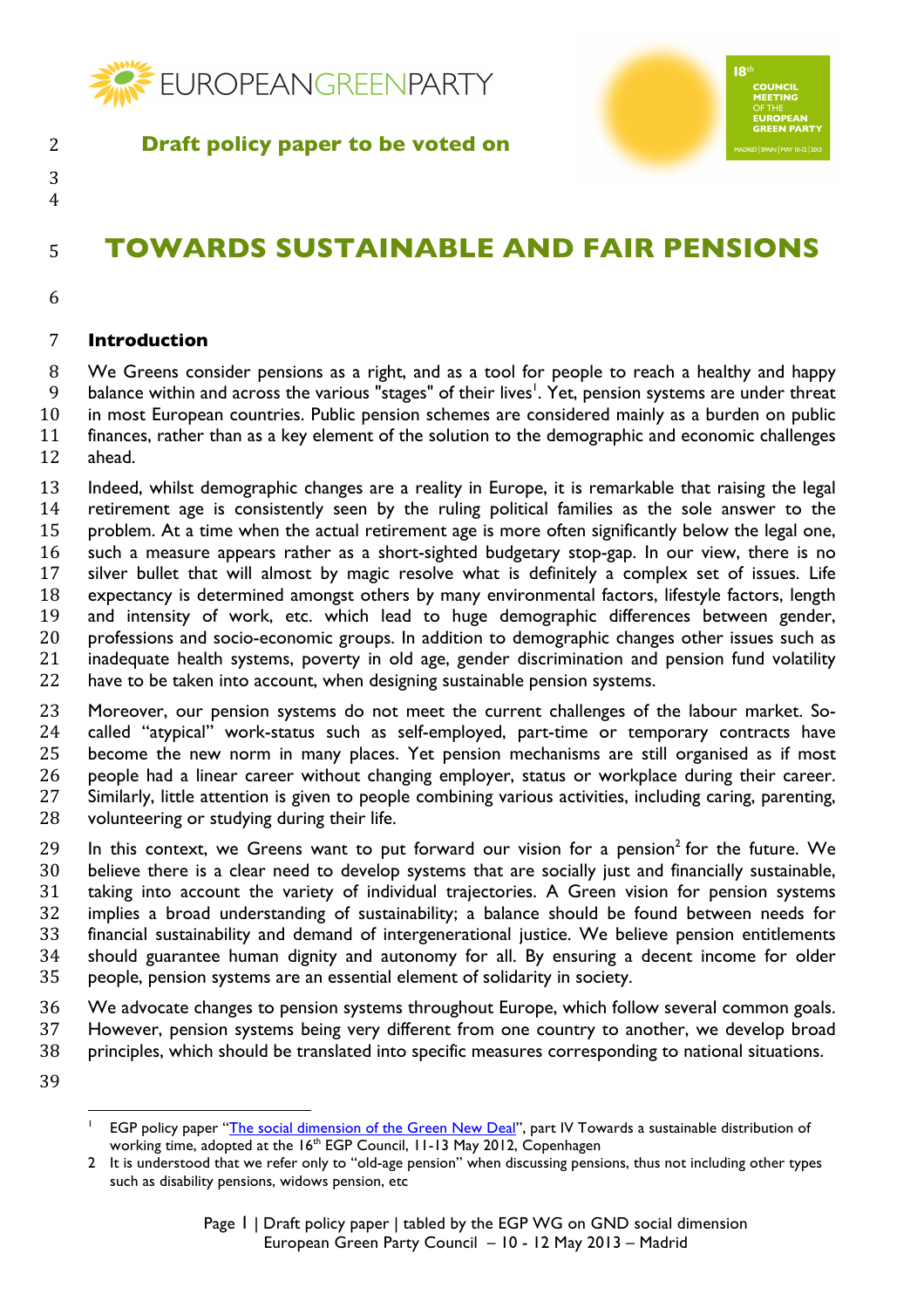### **Our common goals and principles**

#### **1. Building inclusive and fair pension systems**

42 It is unacceptable that pensions do not prevent poverty in old age. We can see big disparities in pension allocations today. Depending on individual situations, the type of career or the type of work, people are discriminated against once they retire. For many people, publicly financed pensions are not enough to stay above the poverty line and they do not have access to private schemes. At the same time, there are cases of excessively high pensions in all countries.

47 It is of utmost importance to ensure protection in old age for everybody, especially for the most vulnerable, including those outside the labour market and in precarious work. Therefore, we Greens believe that everyone should get at least a minimum pension under a universal public scheme. This entitlement should be guaranteed to all, whether or not they have been active on the labour market, and should be well above the poverty line. We Greens recognise that this guaranteed minimum, whilst necessary, is not sufficient to ensure adequate pensions for all.

 It is important that a universal public pension system is combined with sufficiently progressive taxation in order to avoid Matthew effects<sup>3</sup> and large inequalities between pensioners' incomes, as well as between pensioners' and working-age people's incomes. This means that wealthy pensioners should also contribute to the system.

 Women are particularly affected by this general inequality. The average pension income of women is considerably lower than that of men across all European countries, and elderly women are at a high risk of poverty. All pension schemes need to be restructured so as to combat both direct and indirect discrimination of women in relation to old-age pensions. A good poverty-proof universal pension entitlement would also be a core element of protecting women from old-age poverty. This includes mechanisms to account for career breaks, transition periods and changes in family situations.

### **2. Adopting a life-cycle approach**

"""""""""""""""""""""""""""""""""""""""""""""""""""""""

66 Workers of the  $21^{st}$  century are unlikely to work for the same employer for their whole life, but change employers, place of work, working time and status over their career. People with an "atypical career" (self-employed, part-time, temporary work, people moving abroad or changing career between private and public) represent a growing part of the population and our pension systems need to be adapted accordingly. The Green New Deal advocates a good balance between paid work and other activities throughout life (studying, parenting, caring, volunteering, etc.) to improve individual and collective well-being. Our pension systems need to enable this by following a "life-cycle approach", which gives equal value to individual life choices and ensures decent living standards for all. A life-cycle approach allows career interruptions and changes; it does not punish "atypical" working life in the building of social rights, including pension entitlements.

 We Greens believe that on top of the universal basic pension, people should be able to build up additional pension rights and that the following elements should be taken into account in acquiring these rights.

 Firstly, we Greens believe that paid work is not the only way to contribute and participate in society; other types of activities should be creditable towards a pension. Voluntary work, care

 A Matthew effect is the phenomenon where the rich get richer and the poor get poorer. It's a sociological term from the Gospel of Matthew: "For everyone who has will be given more, and he will have an abundance. Whoever does not have, even what he has will be taken from him." It is used to describe situations in which initial advantage tends to beget further advantage, and disadvantage further disadvantage, among individuals and groups through time, creating widening gaps between those who have more and those who have less.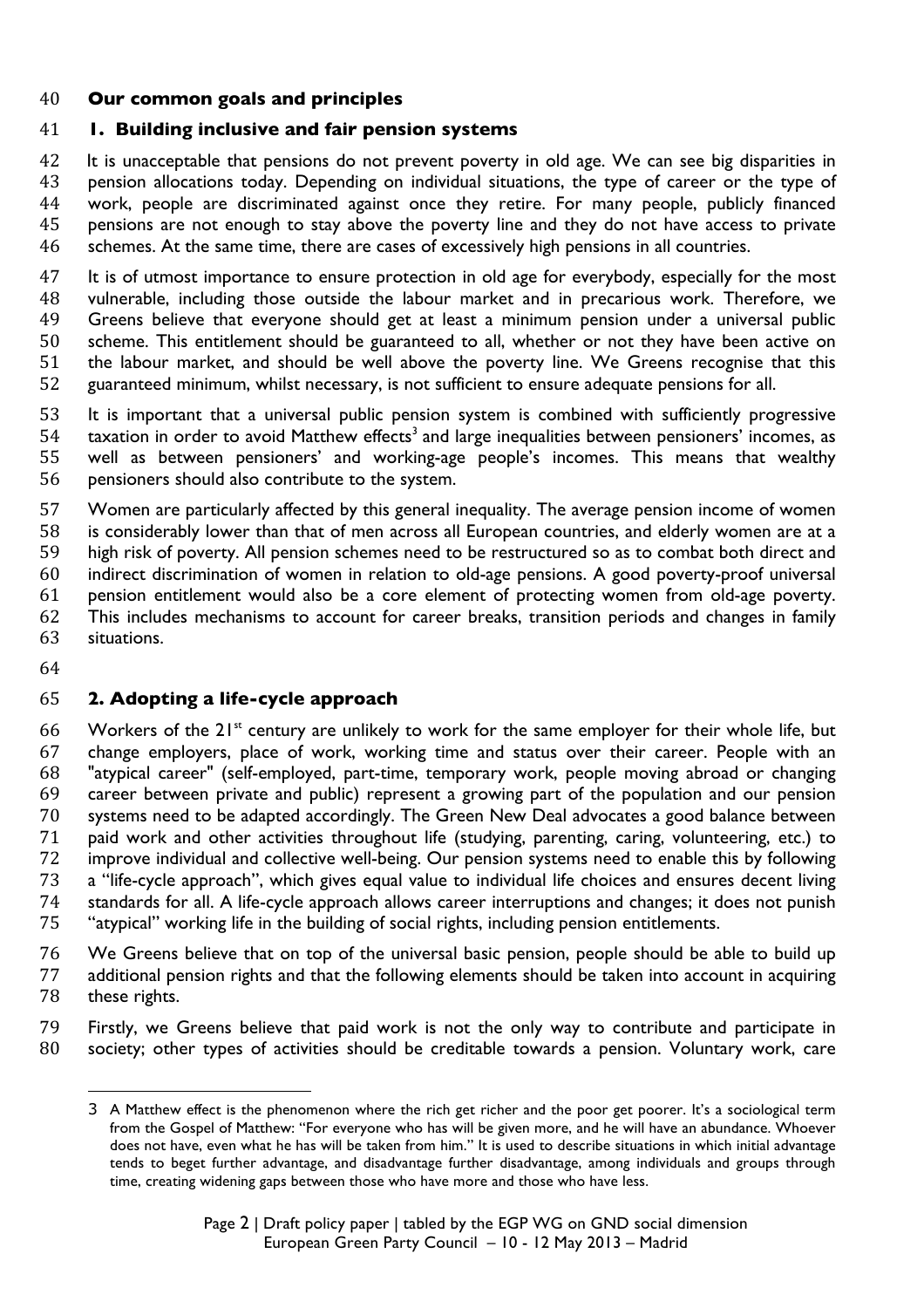work, parental leave as well as training periods fall under this proposition. We also believe that

82 people should not be punished for involuntary periods of inactivity, such as illness, invalidity and unemployment, etc.

84 Secondly, in most European countries, the current political debate about pension age is linked to life expectancy. This vision is often only based on statistical averages and is primarily financially motivated. However we Greens believe that more complex factors such as actual retirement age, healthy life expectancy and differences in life expectancy between socio-economic groups must also be taken into account to determine the principles of pensionable age. Moreover, applying a life-cycle approach means that the total number of years worked and assimilated periods, as well as the physical and psychological hardness of work, are added to the equation. Our approach is more flexible but also fairer than the current system since it gives advantage to people in longer or harder careers i.e. those starting to work earlier, with less education, usually lower salaries. It also favours life-balance choices that are currently penalised, such as parenting or caring.

 Third, all workers, regardless of their statute, status or of their careers changes, should have access to similar pension entitlements and equal rights. In many countries, a big challenge in this 96 regard is to make occupational pensions schemes<sup>4</sup> available in more firms and sectors, and for those having unconventional career paths. Generally speaking, simplification, transparency and harmonisation of existing pension systems would help decreasing discrimination against more vulnerable workers.

### **3. Reinvesting in public and collective schemes**

102 We Greens propose to focus on two types of policies to re-establish the balance between public<sup>5</sup> *vs.* private and collective *vs.* individual systems. Over the last decades, there has been a large trend 104 towards capital-based schemes<sup>6</sup>, through the development of private pension funds and other mechanisms encouraging private savings. This is highly problematic for various reasons. Firstly, whilst capital-based schemes can contribute to alleviate the impact of large demographic change, they have proven to be expensive to build up and depend on the development of financial markets, which are risky and volatile. Indeed, pension funds have recently been caught up in the financial crisis, being used for speculation just like any other fund, without transparent information for their customers, leaving many of them with way less return than what they had counted on.

 Second, the rising importance of the individual private pension schemes has undermined the 112 solidarity spirit of pensions. Usually the poorest and the most vulnerable do not have the means to save for their pensions on an individual basis, and often do not have access to occupational pensions, as these are only available to those active in the regular labour market. Moreover, most countries in Europe give tax advantages or other forms of support to citizens who invest in private pensions whilst not investing in public schemes. Yet, these subsidies tend to lead to an upside-

"""""""""""""""""""""""""""""""""""""""""""""""""""""""

down-distribution effect, i.e. to money transfers from the poor to the rich.

 Occupational pensions are pensions created by an employer for the benefit of their employees. They are a form of deferred compensation, usually advantageous to employee and employer for tax reasons. They are part of the socalled "second pillar" of pensions.

 One talks about *private* pensions system when the organisation controlling the financial stream is private (e.g. insurance company). In a *public* system, it is the government who is responsible for the pension provision although the administration of the system can be outsourced to another, including private, organisation.

 A capital-based scheme is a pension scheme, in which people save for their pension. Contributions are valorised as savings and invested by the pension fund. `These contributions can be paid by the employee and/or the employer. After retirement, the individual withdraws annuities (or sometimes a lump sum) from this fund. This system is usually opposed to a contribution-based scheme (or "repartition" system), where current pension benefits are financed by current contributions of the active population. It involves a financial transfer from the active population to the older inactive population.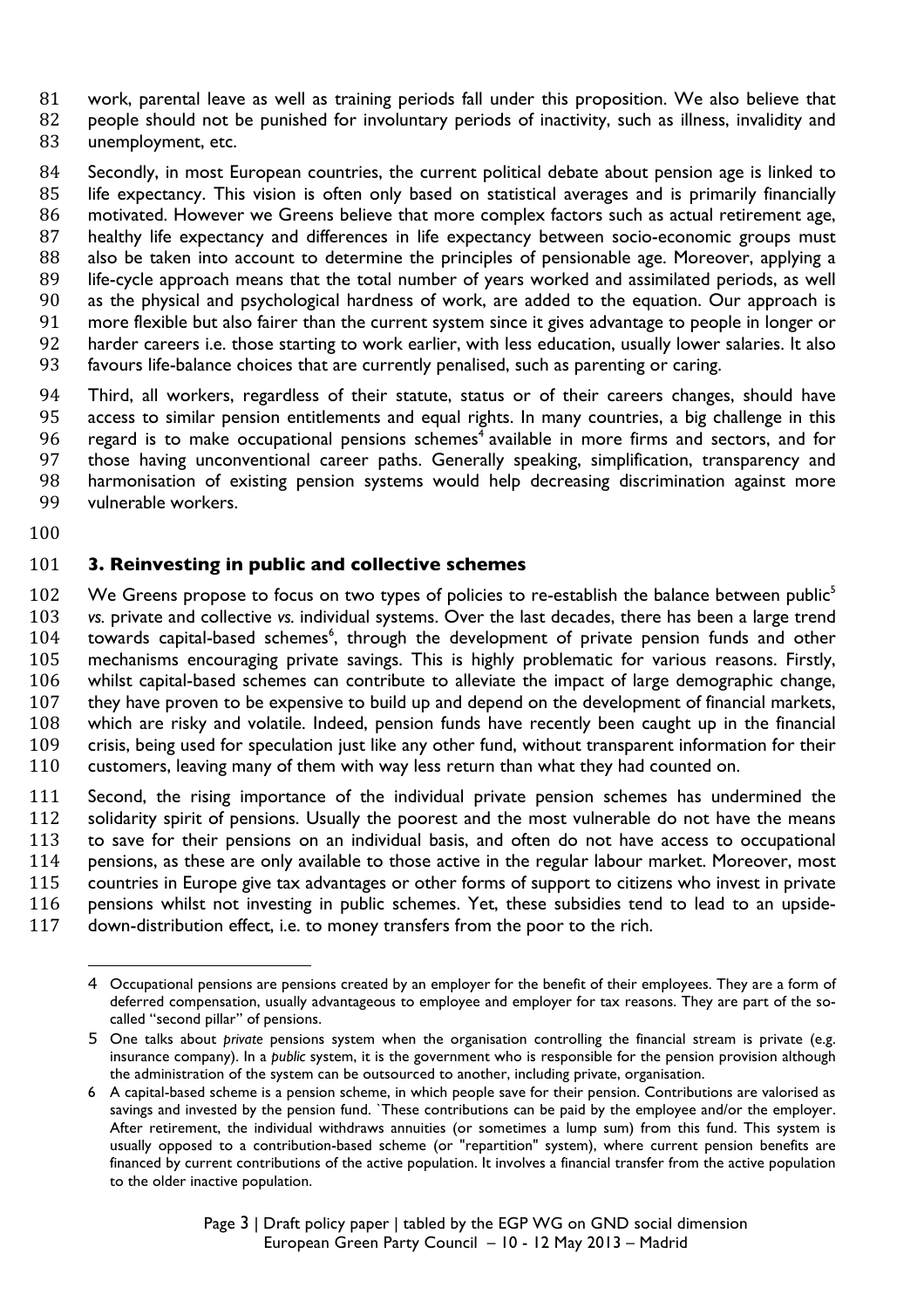Public schemes must remain the centre of our pension systems: they tend to be more inclusive, the most fair in redistribution, in reducing the gender revenue gap, and even the most cost- efficient in combating old-age poverty. Such contribution-based schemes are more reliable for citizens since they are indexed on wages and production and not on financial markets.

 Since they do not enjoy these characteristics, individual private pension schemes should not be seen by governments as essential elements of the public policy equation. Obviously, we do not intend to prevent people from individually subscribing to such schemes, but these are *ultimately*  only private savings. There should therefore be neither public subsidies nor fiscal advantages to individual private schemes. All current tax benefits to private schemes should be redirected to public schemes so that they can provide a reasonable standard of living and not only minimum poverty-proof revenue for all.

 It is however the responsibility of governments to ensure that the private pension funds and group insurances be strictly regulated in order to protect pensioners who would subscribe to them. First of all, the sale of such instruments to the general public must adhere to the highest transparency and consumer protection standards, enabling subscribers to understand the nature and riskiness of the financial product they buy; financial incentives for intermediaries should be passed on to the 134 end-customer or simply banned. Second, prudential regulation<sup>7</sup> must ensure proper risk management, commensurate with the long-term nature of the insurance provided; speculative investments should be forbidden and the management should be held responsible in case of trouble. Third, pension funds and group insurances must be submitted to binding ethical standards and encouraged to invest in long-term projects that enhance the social and environmental sustainability of society. Fourth, the governance of those funds must be enhanced e.g. by including representatives of all stakeholders in their boards.

## **4. Financing the system through innovative measures**

 The demographic evolution of the last decades is putting our pension systems under strain. We need to find solutions to finance decent pensions for all, without threatening the sustainability of public finances. In this context, it is important to recall that pensions are not a cost on public finance but rather an investment in social security and poverty prevention, an essential component of solidarity, one of the main pillar of the European welfare state.

 In order to address this issue, we Greens propose to broaden the base for financing pensions under public schemes, so as not only to include revenues from social contributions on work but also from revenues coming from taxation on capital and exploitation of natural resources. As explained in the previous section, this includes bringing back subsidies to the public pension budget that are currently given to private schemes in the form of fiscal advantages.

 A second key step in ensuring the sustainability of the system is to boost employment rates, in particular of older people, yet taking into account specific needs and capacities of older workers in the framework of the life-cycle approach developed above. We Greens propose creating working conditions that enable older workers who choose so, to participate and remain in the labour market, i.e. giving the right to reduced working hours for older workers and to a progressive exit into retirement. These measures should also be combined with knowledge- and experience- sharing with less experienced workers. Meanwhile we strongly condemn in any way of forcing old people to work to supplement their pension because of the threat of poverty.

<sup>&</sup>quot;""""""""""""""""""""""""""""""""""""""""""""""""""""""  $<sup>7</sup>$  Prudential regulation aims at providing the rules that financial institutions must adhere to in order to properly</sup> manage risk, avoiding moral hazard i.e. capturing profits while transferring the potential cost of failure to other players or society at large